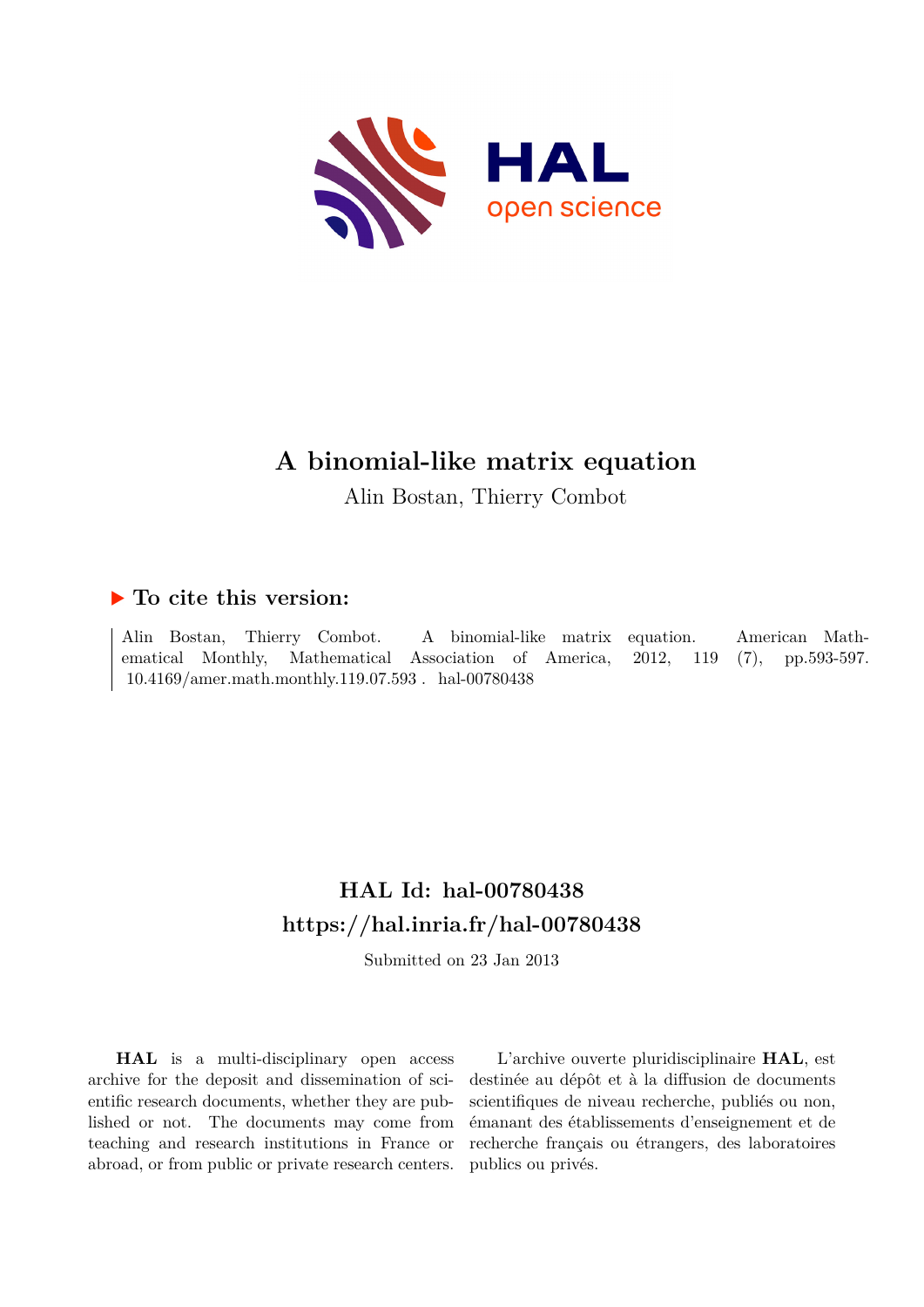## A binomial-like matrix equation

#### Alin Bostan and Thierry Combot

#### Abstract

We show that a pair of matrices satisfying a certain algebraic identity, reminiscent of the binomial theorem, must have the same characteristic polynomial. This is a generalization of Problem 4 (11th grade) from the Romanian National Mathematical Olympiad 2011.

### 1 Introduction.

Let  $\mathcal{M}_n(\mathbb{C})$  denote the ring of  $n \times n$  complex matrices. The following problem was proposed during the 2011 edition of the Romanian National Mathematical Olympiad [1].

**Problem 1.** Suppose that  $A, B \in M_2(\mathbb{C})$  satisfy  $A^2 + B^2 = 2AB$ .

- (i) Prove that  $AB = BA$ .
- (ii) Prove that  $\text{Tr}(A) = \text{Tr}(B)$ .

A natural question is whether the assumptions on the size of the matrices, and on the equality they satisfy, are essential to ensure the conclusions. The aim of this short note is to prove the following generalization of (ii).

**Theorem 1.** Let n and k be two positive integers, and let  $A, B \in \mathcal{M}_n(\mathbb{C})$  satisfy

$$
\sum_{\ell=0}^{k}(-1)^{\ell}\binom{k}{\ell}A^{k-\ell}B^{\ell}=0.
$$
 (1)

Then, the characteristic polynomials of A and B coincide.

The extension is twofold: the size of the given matrices is arbitrary, and so is also the exponent k in the *binomial-like equation* (1); on the other hand, the conclusion is much more general.

Concerning part (i) of Problem 1, it is not difficult to construct examples of matrices satisfying (1), and which do not commute. In fact, apart from the trivial cases  $n = 1$  and  $k = 1$ , the case  $(n, k) = (2, 2)$  is the only one for which equality (1) also implies that  $AB = BA$ .

To our knowledge, all the previous solutions to Problem 1 first prove that A and B commute, and then use this information to show that their traces are equal. Therefore, they are not directly generalizable to arbitrary sizes  $n$ , nor to arbitrary powers k.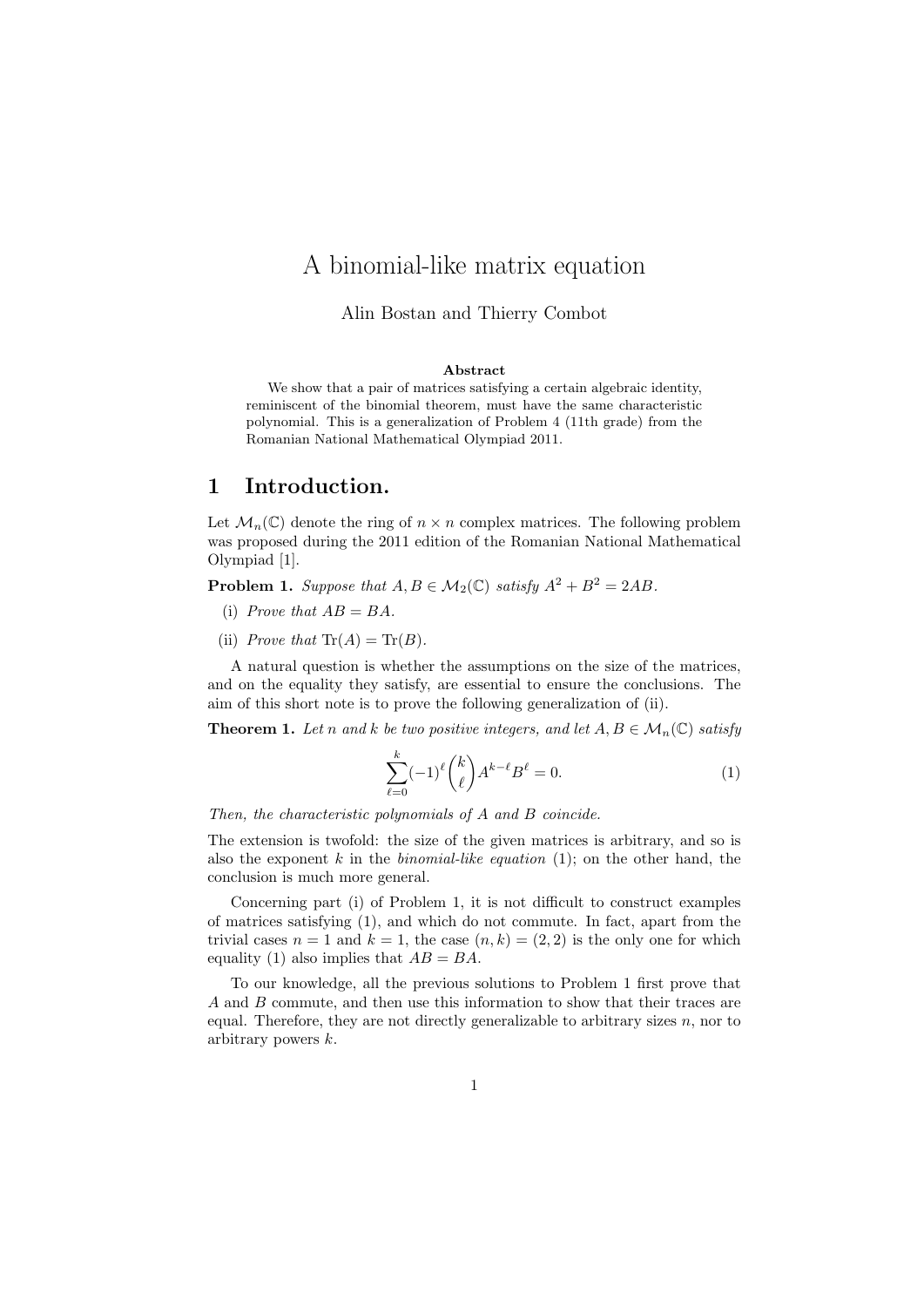#### 2 Equality of spectra, and two special cases.

For a matrix M, let  $\sigma(M)$  denote its spectrum, that is, the set of the eigenvalues of M.

We first show that equation (1) entails the equality  $\sigma(A) = \sigma(B)$ . Let  $\lambda \in \mathbb{C}$ be an eigenvalue of B, and let  $v \in \mathbb{C}^n$  be an eigenvector associated to  $\lambda$ . The equality  $Bv = \lambda v$  yields  $B^{\ell}v = \lambda^{\ell}v$  for all  $\ell \geq 0$ , so that (1) implies

$$
0 = \sum_{\ell=0}^{k} (-1)^{\ell} {k \choose \ell} A^{k-\ell} B^{\ell} v = \sum_{\ell=0}^{k} (-1)^{\ell} {k \choose \ell} A^{k-\ell} \lambda^{\ell} v = (A - \lambda I)^{k} v,
$$

and thus  $\lambda$  is also an eigenvalue of A. This proves  $\sigma(B) \subseteq \sigma(A)$ .

The opposite inclusion readily follows by taking the transpose of equation (1), and using the fact that eigenvalues are stable under transposition. Indeed, the previous reasoning shows that  $\sigma(A) = \sigma(A^t) \subseteq \sigma(B^t) = \sigma(B)$ . Therefore,  $\sigma(A) = \sigma(B)$ .

For matrices A and B of size 2, the equality  $\sigma(A) = \sigma(B)$  already implies the equality of the characteristic polynomials  $\chi_A(x)$  and  $\chi_B(x)$ , since either both A and B have the same eigenvalue with multiplicity 2, or they admit the same two distinct eigenvalues. This proves Theorem 1 in the special case  $n = 2$ .

In size  $n$ , a similar argument applies to the *generic* case where one of the characteristic polynomials  $\chi_A(x)$  or  $\chi_B(x)$  has only simple roots.

#### 3 The general case.

To treat the case when the matrix size  $n$  is arbitrary, we will use the notion of generalized eigenvector. This will enable us to prove that not only the spectra of A and B are the same as sets (as showed above), but also the algebraic multiplicities of the eigenvalues of  $A$  and  $B$  are equal.

Let  $\lambda$  be an eigenvalue of the matrix  $A \in \mathcal{M}_n(\mathbb{C})$ . Recall that the algebraic multiplicity of  $\lambda$  is the multiplicity of  $\lambda$  as a root of the characteristic polynomial  $\chi_A(x)$ . The *generalized eigenspace* of A associated to  $\lambda$  is

$$
E^{\infty}_{\lambda}(A) = \{ v \in \mathbb{C}^n \mid (A - \lambda I)^p v = 0 \text{ for some } p \ge 1 \}.
$$

The non-zero elements of  $E_{\lambda}^{\infty}(A)$  are called *generalized eigenvectors* of A associated to the eigenvalue  $\lambda$ .

The following lemma expresses the algebraic multiplicity of any eigenvalue in terms of the dimension of the corresponding generalized eigenspace. This is a classical result, see e.g. [2, Lemma 4.2.4] for an elementary proof. It is also a direct consequence of the Jordan canonical form, but this more advanced notion is not necessary here.

**Lemma 1.** Let A be a  $n \times n$  matrix with complex coefficients, and let  $\lambda \in \mathbb{C}$ be an eigenvalue of A. Then, the algebraic multiplicity of  $\lambda$  is equal to the dimension of the  $\mathbb{C}\text{-vector space } E^{\infty}_{\lambda}(A)$ .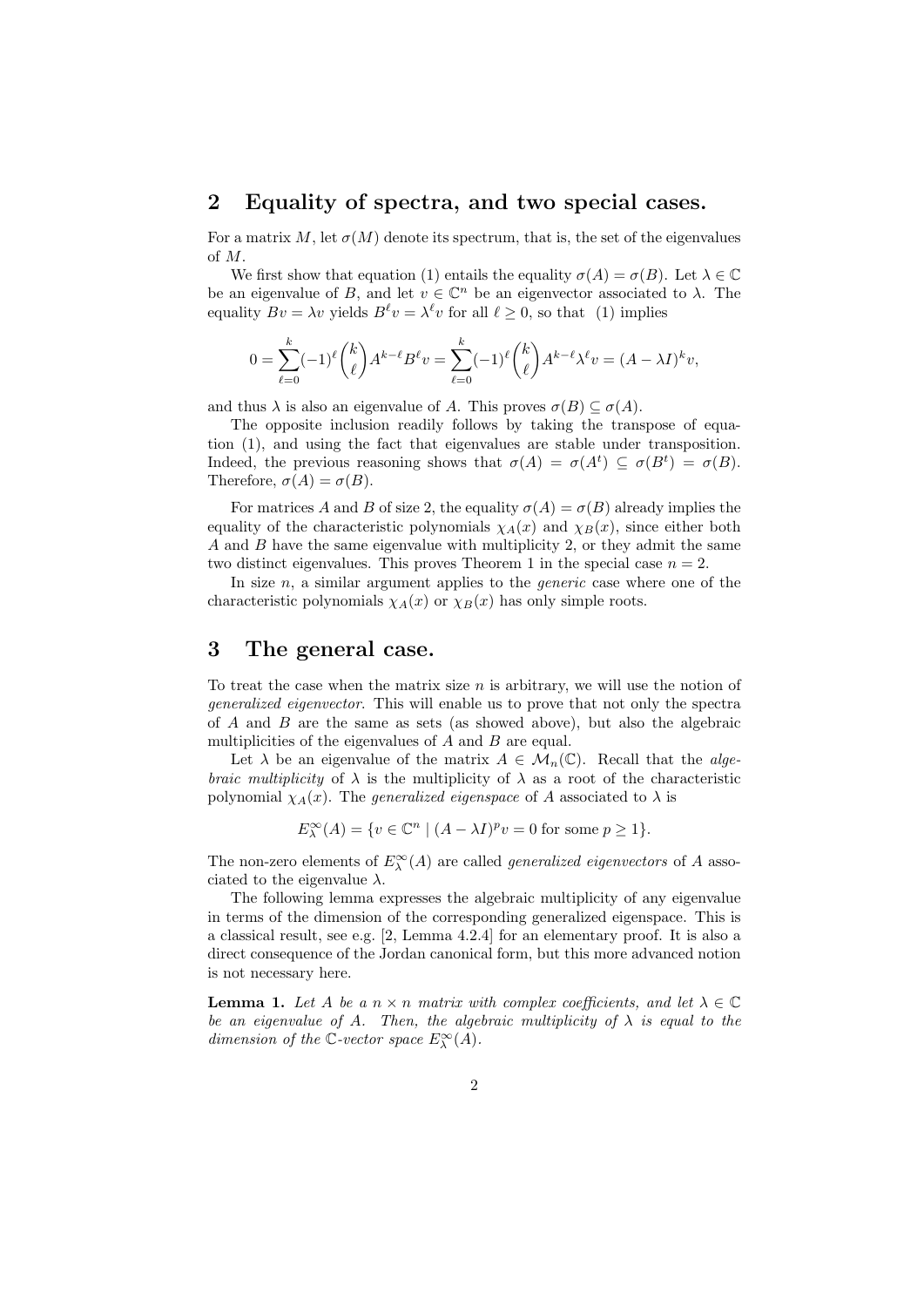Since  $\sigma(A) = \sigma(B)$ , the characteristic polynomials  $\chi_A$  and  $\chi_B$  admit the following factorizations in  $\mathbb{C}[x]$ , for some positive integers  $e_i$  and  $f_j$ :

$$
\chi_A(x) = (x - \lambda_1)^{e_1} \cdots (x - \lambda_m)^{e_m}, \quad \chi_B(x) = (x - \lambda_1)^{f_1} \cdots (x - \lambda_m)^{f_m}.
$$

To conclude the proof of Theorem 1, it is sufficient by Lemma 1 to show that  $E_{\lambda}^{\infty}(B) \subseteq E_{\lambda}^{\infty}(A)$  for any eigenvalue  $\lambda$ . Indeed, this implies that  $f_i \leq e_i$  for all *i*, and the equality  $n = e_1 + \cdots + e_m = f_1 + \cdots + f_m$  then yields the equality  $e_i = f_i$  for all i, and thus  $\chi_A(x) = \chi_B(x)$ .

Before proceeding to the proof of the needed inclusion  $E^{\infty}_{\lambda}(B) \subseteq E^{\infty}_{\lambda}(A)$ (Lemma 3 below), we first show that equality  $(1)$  still holds if A and B are replaced by  $A - \lambda I$ , and by  $B - \lambda I$ , respectively. This is done in the following Lemma.

Lemma 2. Under the assumptions of Theorem 1, the following equality holds for any  $\lambda \in \mathbb{C}$ ,

$$
\sum_{\ell=0}^{k}(-1)^{\ell}\binom{k}{\ell}(A-\lambda I)^{k-\ell}(B-\lambda I)^{\ell}=0.
$$
\n(2)

*Proof.* Let  $u, v \in \mathbb{N}$  be such that  $u + v \leq k$ . The coefficient of  $A^u B^v$  in the left-hand side of equation (2) is equal to

$$
c_{u,v} = (-\lambda)^{k-u-v} \sum_{\ell=v}^{k-u} (-1)^{\ell} {k \choose \ell} {k-\ell \choose u} { \ell \choose v}.
$$

The identity

$$
\binom{k}{\ell}\binom{k-\ell}{u}\binom{\ell}{v} = \binom{k}{k-u}\binom{k-u}{v}\binom{k-u-v}{\ell-v}
$$

implies that

$$
c_{u,v}=(-\lambda)^{k-u-v}\binom{k}{k-u}\binom{k-u}{v}\sum_{\ell=v}^{k-u}(-1)^{\ell}\binom{k-u-v}{\ell-v},
$$

and thus  $c_{u,v}$  is zero whenever  $u + v < k$ , and

$$
c_{u,v} = (-1)^v \binom{k}{v} \quad \text{if} \quad u+v=k.
$$

To summarize, the left-hand side of equation (2) is equal to

$$
\sum_{u+v=k} c_{u,v} A^u B^v = \sum_{v=0}^k (-1)^v \binom{k}{v} A^{k-v} B^v,
$$

which is zero, by assumption.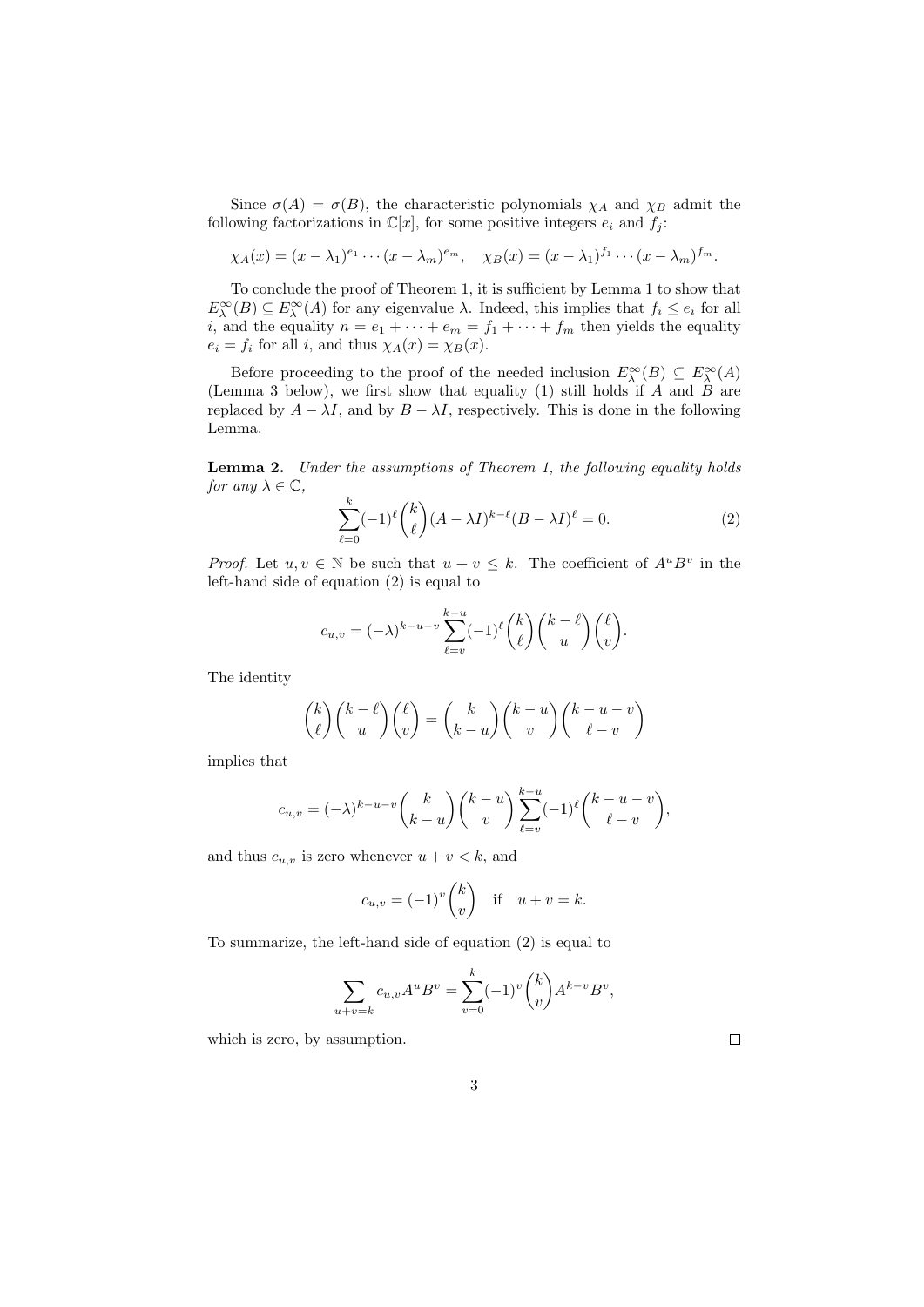The final Lemma proves the inclusion  $E_{\lambda}^{\infty}(B) \subseteq E_{\lambda}^{\infty}(A)$ . As indicated above, this is sufficient to finish the proof of Theorem 1.

**Lemma 3.** Under the assumptions of Theorem 1, if  $(B - \lambda I)^p v = 0$  for some  $p \geq 1$ , then  $(A - \lambda I)^{p+k-1}v = 0$ . Therefore  $E_{\lambda}^{\infty}(B) \subseteq E_{\lambda}^{\infty}(A)$ .

*Proof.* Using Lemma 2, we multiply equation (2) by  $(A - \lambda I)^s$  at the left and by  $(B - \lambda I)^t$  at the right, which gives for all  $s, t \geq 0$ ,

$$
(A - \lambda I)^{s+k} (B - \lambda I)^t v =
$$
  

$$
\sum_{\ell=1}^k (-1)^{\ell+1} \binom{k}{\ell} (A - \lambda I)^{s+k-\ell} (B - \lambda I)^{t+\ell} v.
$$
 (E(s, t))

Using  $(B - \lambda I)^{p+\ell}v = 0$ , for all  $\ell \geq 0$ , equality  $\mathsf{E}(0, p-1)$  implies

$$
(A - \lambda I)^k (B - \lambda I)^{p-1} v = 0.
$$

Let us prove by induction that

$$
(A - \lambda I)^{k+j} (B - \lambda I)^{p-j-1} v = 0
$$
, for all  $0 \le j \le p - 1$ . (3)

The case  $j = 0$  has just been treated. Suppose now that (3) is known for  $j = 0, \ldots, m - 1$ , and let us prove it for  $j = m$ . Equality  $E(m, p - m - 1)$  shows that the left-hand side of (3) for  $j = m$  is a linear combination of the vectors

$$
(A - \lambda I)^{r+k-1}(B - \lambda I)^{p-r}v
$$
, for  $m - k + 1 \le r \le m$ .

Now, these vectors are all zero, since

- either  $r \leq 0$ , in which case  $(B \lambda I)^{p-r}v = 0$ , by assumption,
- or  $0 < r \leq m$ , in which case  $(A \lambda I)^{r+k-1}(B \lambda I)^{p-r}v = 0$ , by the induction hypothesis.

Therefore, equality (3) is fully proved. For  $j = p - 1$ , it yields the conclusion of Lemma 3.  $\Box$ 

#### 4 Final comments.

Theorem 1 is also valid when replacing the field of complex numbers  $\mathbb C$  by any field K, of arbitrary characteristic. Our proof is straightforwardly adapted to this more general setting.

Part (i) of Problem 1 can be proved in the following way: by (ii), the  $2 \times 2$ matrix  $A - B$  has zero trace. Its square  $(A - B)^2$  being by assumption equal to  $AB - BA$ , it also has zero trace. It follows that  $A - B$  is nilpotent, and thus  $AB - BA = (A - B)^2 = 0$ . This proof works, mutatis mutandis, if the base field  $\mathbb C$  is replaced by a field  $\mathbb K$  of characteristic different from 2.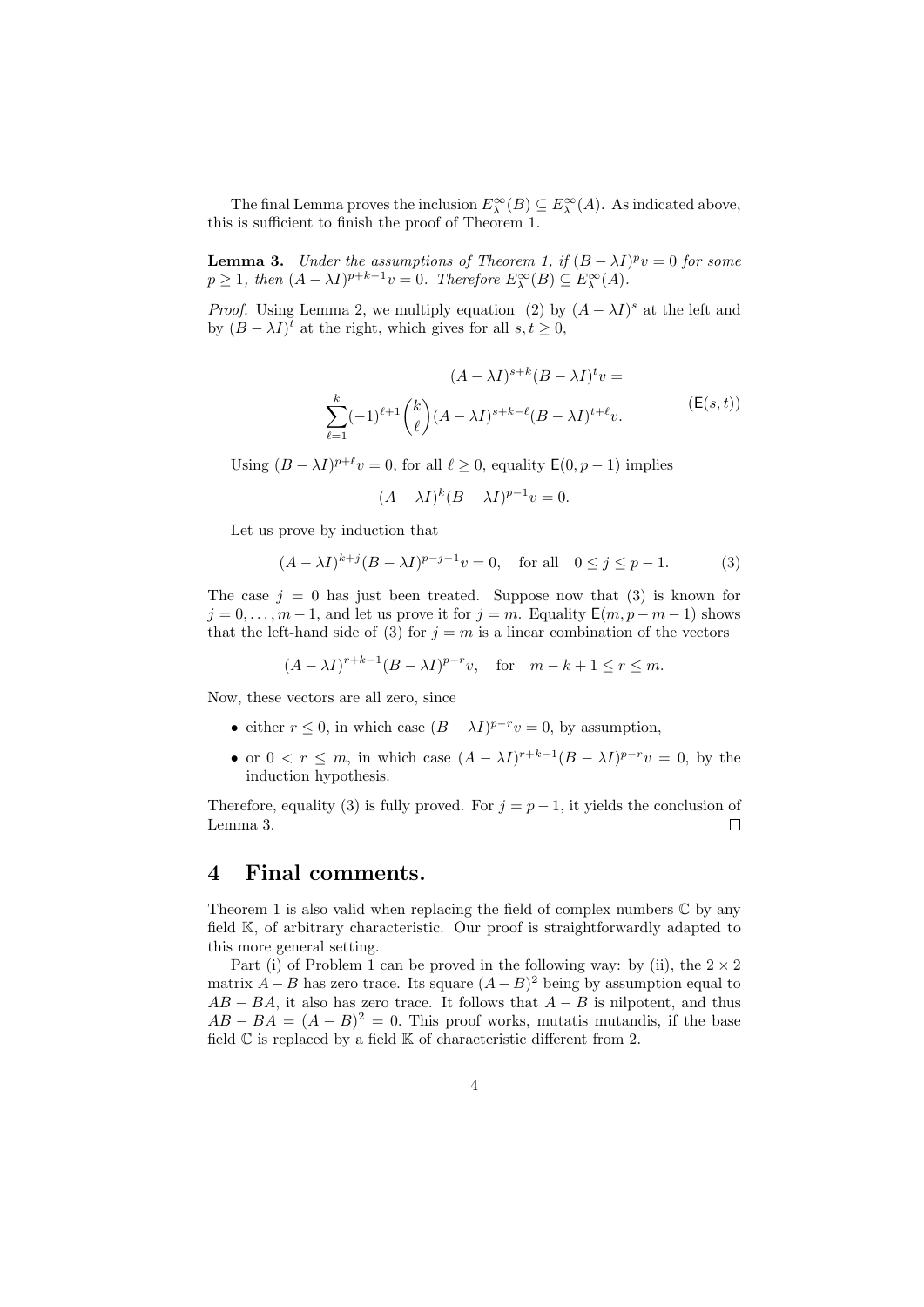However, there exist  $2 \times 2$  matrices over  $\mathbb{F}_2$  such that  $A^2 + B^2 = 2AB$  and  $AB \neq BA$ . Here is an example:

$$
A = \begin{bmatrix} 1 & 1 \\ 0 & 1 \end{bmatrix}, B = \begin{bmatrix} 1 & 0 \\ 1 & 1 \end{bmatrix}, \quad AB = \begin{bmatrix} 0 & 1 \\ 1 & 1 \end{bmatrix}, BA = \begin{bmatrix} 1 & 1 \\ 1 & 0 \end{bmatrix}, A^2 + B^2 = \begin{bmatrix} 0 & 0 \\ 0 & 0 \end{bmatrix}.
$$

Using the fact that the generalized eigenspaces of  $A$  and  $B$  are equal under (1), we can always restrict A and B to one generalized eigenspace  $E^{\infty}_{\lambda}(A)$  =  $E_{\lambda}^{\infty}(B)$ . With Lemma 2,  $(A, B)$  can replaced by  $(A - \lambda I, B - \lambda I)$ . So, to find all matrices satisfying the relation (1), one just needs to study the case where A and B are both nilpotent. Still, finding explicitly all nilpotent matrices A, B satisfying (1) might not be an easy task, except in the case  $k \geq 2n-1$  where all nilpotent matrices satisfy the equation. In particular, Theorem 1 gives a necessary condition, but not a sufficient one, given for example that in the case  $(k, n) = (2, 2)$ , an additional condition is that the matrices commute.

As mentioned in the Introduction, in size higher than 2, the commutation of A and B is not a consequence of equation (1). For any  $n, k \geq 2, (n, k) \neq (2, 2)$ there exist matrices  $A, B \in \mathcal{M}_n(\mathbb{C})$  satisfying equation (1) such that  $AB \neq BA$ . For  $n \geq 3$  and  $k \geq 2$ , the following matrices do the job

$$
A = \begin{bmatrix} 0 & 0 & \cdots & & 0 \\ & & \cdots & & 0 \\ 0 & \cdots & 0 & 1 & 0 \\ 0 & \cdots & 0 & 0 & 1 \\ 0 & \cdots & 0 & 0 & 0 \end{bmatrix}, \qquad B = \begin{bmatrix} 0 & & \cdots & & 0 \\ & & \cdots & & 0 \\ 0 & \cdots & 0 & 0 & 0 \\ 0 & \cdots & 0 & 0 & 1/2 \\ 0 & \cdots & 0 & 0 & 0 \end{bmatrix}.
$$

For  $n = 2, k \geq 3$ , all pairs of nilpotent matrices satisfy (1), but not all nilpotent matrices of size 2 commute, e.g.

$$
A = \begin{bmatrix} 0 & 1 \\ 0 & 0 \end{bmatrix}, \quad B = \begin{bmatrix} 1 & -1 \\ 1 & -1 \end{bmatrix}.
$$

Acknowledgments. We thank the referees for their useful remarks. This work has been supported in part by the Microsoft Research – INRIA Joint Centre and by Université Paris Diderot – Paris 7.

#### References

- [1] Balaj, M., Romanian national mathematical olympiad, April 2011, available at http://www.onm2011.isjbihor.ro/subiecte/finala11\_sol.pdf (in Romanian).
- [2] Weintraub, S. H., A guide to advanced linear algebra, The Dolciani Mathematical Expositions, vol. 44, Mathematical Association of America, Washington, DC, 2011, MAA Guides, 6.